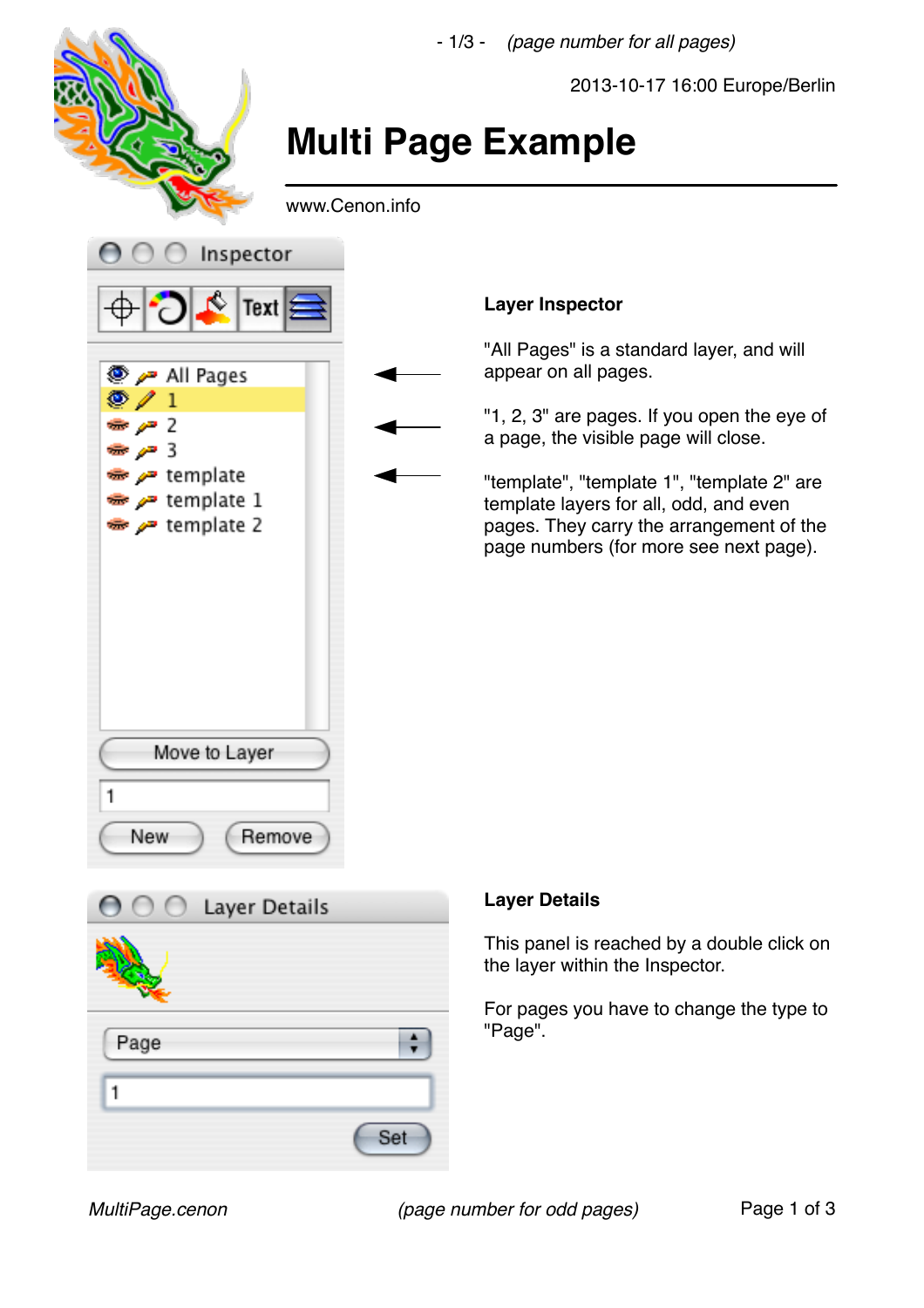## **Multi Page Example**

- 2/3 -

www.Cenon.info



## **Layer Inspector - Templates**

The template layers determine the place and look of the page numbering.

A double click on the layer opens the Layer Details to change the type of the layer.



## **Layer Details - Templates**

You can choose between three kinds of template layer:

- Template
- Template Odd
- Template Even